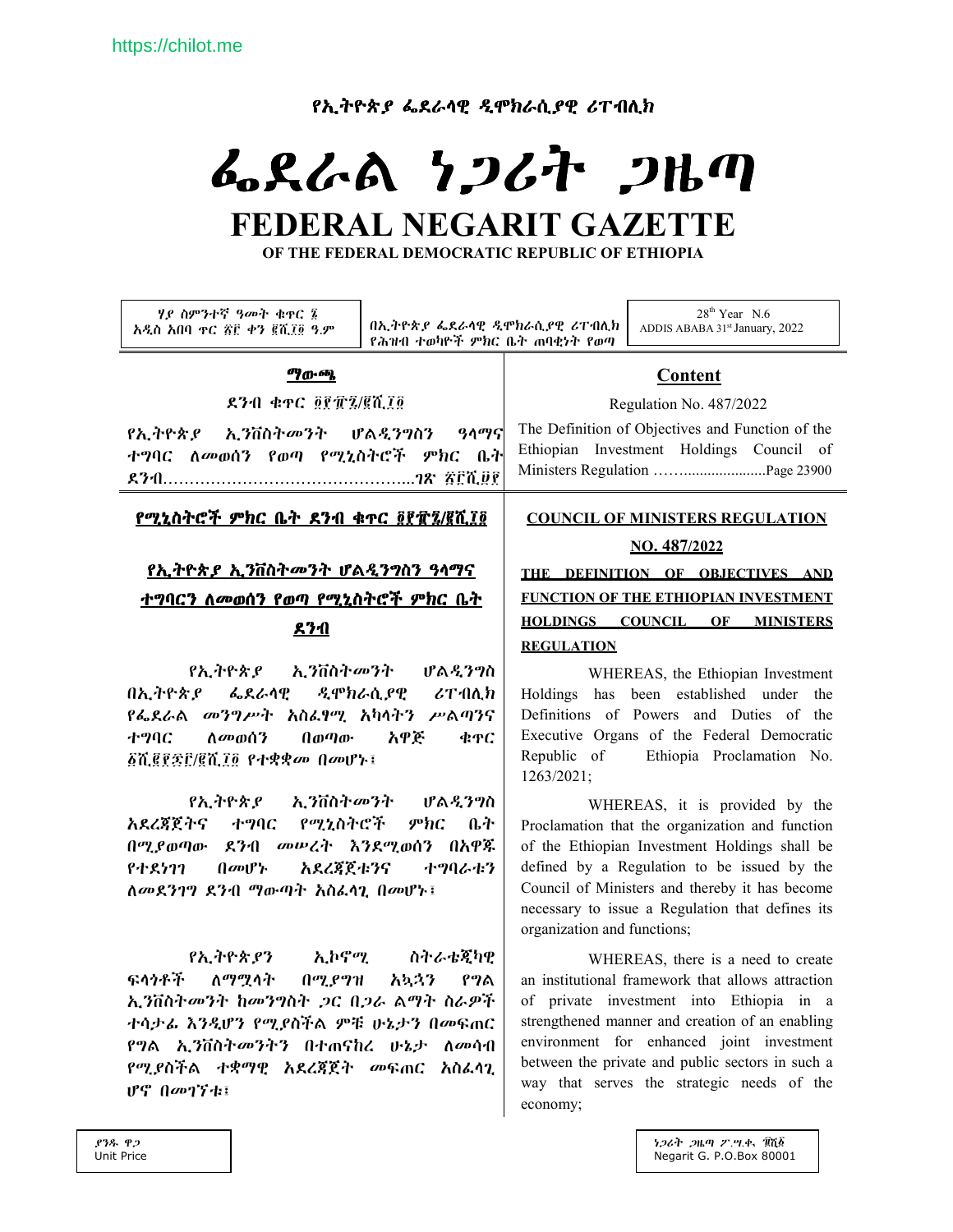የተቀናጀ ስትራቴጂያዊ ቁዋዋር በማከናወን በመንግስት ባለቤትነት የተያዙ ሪል-ስቴት፣ መሬት፣ መሠረተ-ልማቶች፣ የመንግስት የልማት ድርጅቶች እና የመሳሰሉት ሀብቶችን የተሟሳና ዘሳቂ ኢኮኖሚያዊ <u> ዋቅም እንዲሰጡ ማድረግ የሚቻልበትን ተቋማዊ</u> አደረጃጀት መፍጠር አስፌሳጊ ሆኖ በመገኘቱ፤

*የመንግ*ስት የሆኑ ሀብቶችን እና イルイイ ምንጮችን በማስተዳደር ረገድ ተገቢውን  $P10P$ ሥርዓትን በመከተል፣ በጠንካራ የኩባንያ መልካም አስተዳደር መርሆዎች የሚመሩ እንዲሆኑ ለማስቻል፤

ባለቤትነታቸው የፌደራል መንግስት የሆኑ የተለደዩ ሃብቶችን በአንድ ሕጋዊ ተቋም  $\Delta C$ እንዲተዳደሩ በማድረግ መንግስት ተገቢውን እና ዉጤታማ አመራር እንዲሰዋ ማስቻል እንዲሁም ከፍ *ያ*ለ የውጪ ኢንቨስትመንት እና ቴክኖሎጂ መሳብ አስፌሳጊ ሆኖ በመገኘቱ፤

በኢትዮጵያ ፌደራሳዊ ዲሞክራሲያዊ ሪፐብሊክ የአስፌጻሚ አካላትን ሥልጣንና ተግባር ለመወሰን በወጣው አዋጅ ቁዋር ፩ሺ፪፪፷፫/፪ሺ፲፬ አንቀጽ ፩፻፫ መሠረት የሚኒስትሮች ምክር ቤት የሚከተለውን ደንብ አውዋቷል።

# <u>ክፍል አንድ</u> <u>ጠቅሳሳ ድንጋጌዎች</u>

#### ፩. <u>አጭር ርዕስ</u>

 $g_{\rm H}$ ደንብ "የኢትዮጵያ ኢንቨስት*መን*ት ሆልዲንግስን ዓላማና ተግባር ለመወሰን የወጣ የሚኒስትሮች  $\mathcal{P}bC$ ቤት  $27-1$ ቁዋር ፬፻፹፯/፪ሺ፲፬" ተብሎ ሊጠቀስ ይችላል።

#### ፪. ትርጓሜ

የቃሉ አግባብ ሌላ ትርጉም የሚደሰጠው ካልሆነ በስተቀር በዚህ ደንብ ውስዋ፦

- δ/ **"መንግስት"** ማለት የኢትዮጵ*ያ ሌ*ዱራላዊ ዲሞክራሲያዊ ሪፐብሊክ መንግስት ነው፤
- ፪/ "የመንግስት ሀብት" ማለት ሙለ በሙለ ወይም አብዛኛው የአክሲዮን ድርሻው በፌደራል መንግስት ባለቤትንት የተያዘ የመንግስት የልማት ድርጅት፣ የአክሲዮን ማሕበር ወይም የመንግስት የፋይናንስ

WHEREAS, it has become necessary to create an institutional framework that allows the full optimization of the value of the range of state-owned assets such as real estate, land, infrastructure and state-owned enterprises through a coordinated strategic oversight;

WHEREAS, it is imperative to uphold and incorporate strong corporate governance principles to instill commercial and investment discipline in the management of state-owned assets and resources;

WHEREAS, it has become necessary to bring together various state-owned assets under one legal entity, in a manner that allows the government to provide a strategic oversight, attract sizeable foreign investment and technology;

NOW THEREFORE, in accordance with Article 103 of the Definition of Powers and Duties of the Executive Organs of the Federal Democratic Republic of Ethiopia Proclamation No. 1263/2021, the Council of Ministers has issued this Regulation.

#### **SECTION ONE GENERAL PROVISIONS**

#### 1. Short Title

This Regulation may be cited as "The Definition of Objectives and Function of the Ethiopian Investment Holdings Council of Ministers Regulation No 487/2022".

#### 2. Definition

In this Regulation, unless the context otherwise requires:

- 1) "Government" means the Government of the Federal Democratic Republic of Ethiopia;
- 2) "State-owned Asset" means a wholly or majority state-owned enterprise, share company or financial institution; land or building under state ownership or possession; and other tangible or intangible assets over which the Federal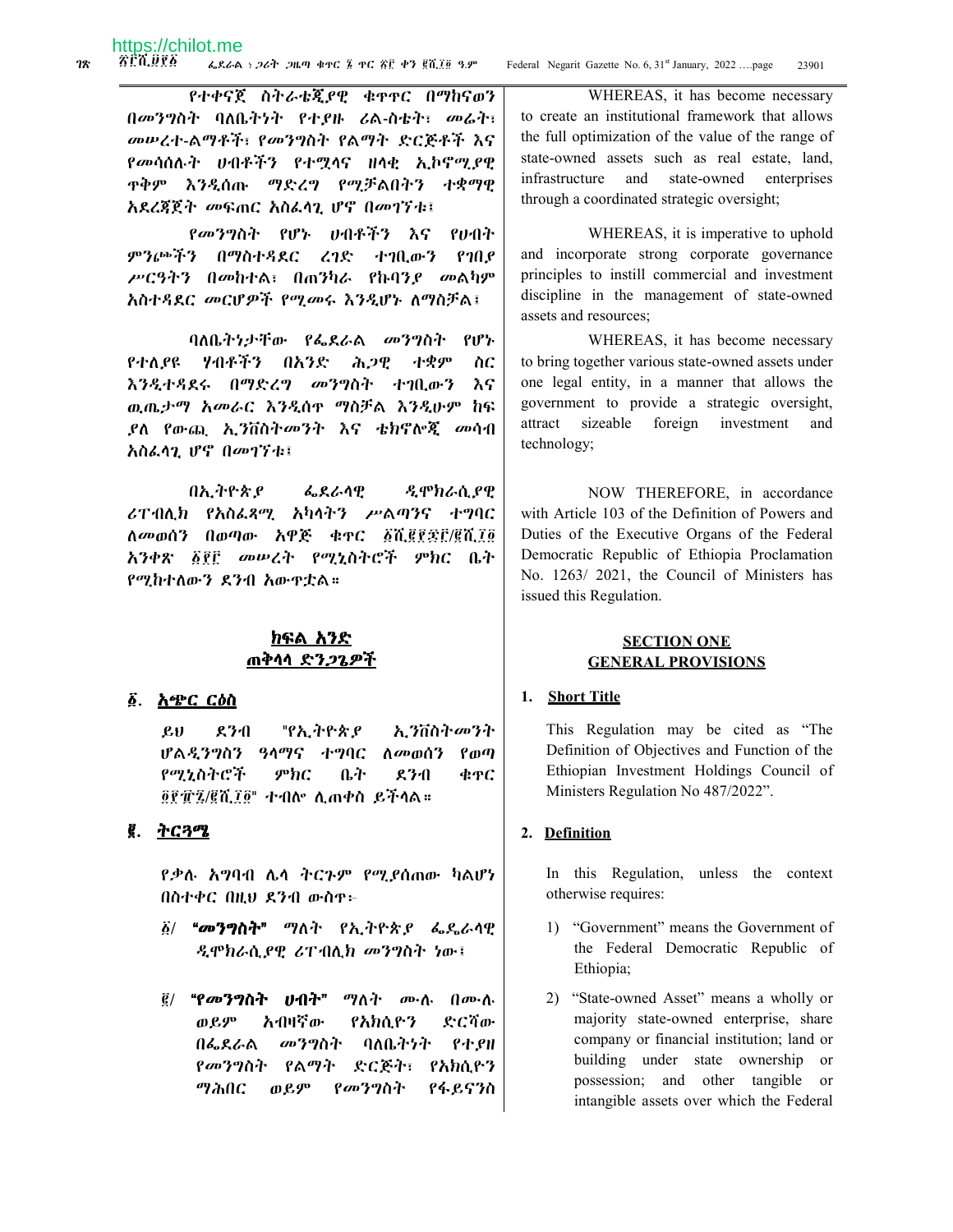በመንግስት ባለቤትነት ድርጅት፤ ወይም ወይም ይዞታ ስር ያለ መሬት ሕንፃ፤ እንዲሁም ሙሲ በሙሲ ወይም በከፌል በመንግስት ባለቤትነት ስር ዖለ ግዙፍነት *ያ*ለው ወይም *ግ*ዙፍነት የሌለው ሃብት ነው፤

- $\tilde{F}$ / "ቦ $\mathbb{C}$ ድ" ማለት በዚህ ደንብ አንቀ $\delta$  ፣ መሥረት የተቋቋመ የኢትዮጵያ ኢንቨስትመንት ሆልዲንግስ የዳይሬክተሮች ቦርድ ነው፤
- $\ddot{\mathbf{0}}$ / "ንዑስ ፌንድ" ማለት የኢትዮጵያ ኢንቨስትመንት ሆልዲንግስ በራሱ ወይም ከሌላ ንዑስ ፈንድ፣ የፋይናንስ ተቋም፣ ኩባንደ ወደም የመንግስት ተቋም  $2C$ በመሆን የሚያቋቁማቸው ፊንዶች ናቸው፤
- $\mathbf{z}$ / "ተቀዋሳ" ማለት ንብረትንቱ ሙሉ በሙሉ የኢትዮጵያ ኢንቨስትመንት ሆልዲንግስ የሆነ ወይም የኢትዮጵ*ያ* ኢንቨስት*መ*ንት ሆልዲንግስ ባለአክሲዮን የሆነበት እና በቀዋታም ሆነ በተዘዋዋሪ የቁዋዋር ሚና ያለበት ድርጅት ወይም ኩባንያ ነው፤
- $\tilde{z}$ / "ሰው" ማለት የተፌዋሮ ወይም የሕግ ሰው ነው።

# <u>፫. መሰረቱ</u>

- ፩/ የኢትዮጵያ ኢንቨስትመንት ሆልዲንግስ እንደ አስፌሳጊነቱ በአጭር ስም "ኢኢሆ" በመባል ሲጠራ ይችሳል፡፡
- $\vec{e}$  / የኢትዮጵያ ኢንቨስት*መን*ት ሆልዲንግስ ተጠሪነቱ ለጠቅሳይ ሚኒስትር ጽህራት ቤት ይሆናል፡፡
- Ë/ መንግስት በባለቤትነት የያዘው የአክሲዮን ድርሻ መጠን ከግምት ውስዋ ሳይገባ የኢትዮጵያ ኢንቨስትመንት ሆልዲንግስ えろえゖヂ የኢትዮጵያ ኢንቨስትመንት ሆልዲንግስ የሚያቋቁማቸው ወይም በባለድርሻነት የሚሳተፍባቸው ንዑስ ፌንዶች ወይም ኩባንደዎች እንደ ንግድ የግል ድርጅት ይቆጠራሉ፡፡
- $\vec{\mathbf{0}}$ / የኢትዮጵያ ፌደራሳዊ ዲሞክራሲ ያዊ ሪፐብሊክ የፌደራል መንግሥት አስፌፃሚ አካላትን ሥልጣንና **+90C** ለመወሰን *BLEFEF/ELIO* በወጣው አዋጅ ቁዋር አንቀጽ ፃ፬ እንዲሁም በዚህ ደንብ በተለየ ሁኔታ ከተደነገገው በስተቀር የኢትዮጵያ የፍትሐብሔር ሕግ፣ የንግድ ሕግ እና ሌሎች

Government has full or partial ownership or other stake:

- 3) "Board" means the Board of Directors of the Ethiopian Investment Holdings established in accordance with Article 10 of this Regulation;
- 4) "Sub-Funds" means funds founded by Ethiopian Investment Holdings individually or holding or owning shares in them with counterpart funds, financial institutions, companies or any other public entity;
- 5) "Subsidiary" means company owned by Ethiopian Investment Holdings individually, or company in which Ethiopian Investments Holdings is a shareholder with other parties and maintains direct or indirect control:
- 6) "Person" means any natural or legal person

#### 3. Basis

- 1) Ethiopian Investment Holdings may be referred by its short name "EIH" as necessary.
- 2) Ethiopian Investment Holdings shall be accountable to the Office of the Prime Minister.
- 3) Ethiopian Investment Holdings, as well as sub-funds and companies set up by Ethiopian Investment Holdings or it participates in setting up thereof shall be considered private business organization regardless of the shareholding percentage of the government.
- 4) Unless otherwise provided by Article 54 of the Definition of Powers and Duties of Federal Executive Organs the Proclamation No. 1263/2021 and this Regulation, the provisions of the Ethiopian Civil Code, the Commercial Code, and any other relevant laws shall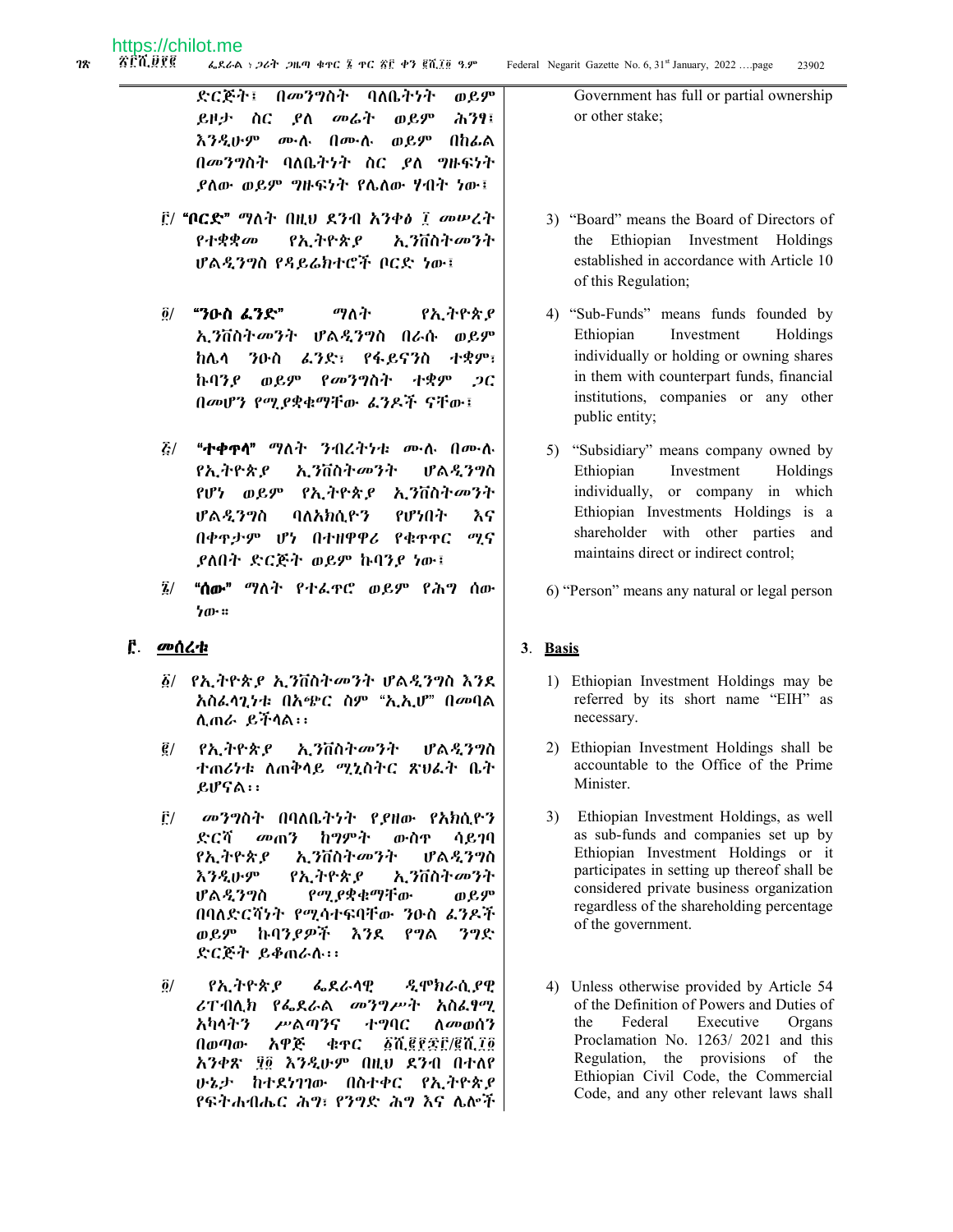みうぞ የሳቸው አማባብነት በኢትዮጵያ ኢንቨስትመንት ሆልዲንግስ እና በተቀዋሳ ኩባንያዎቹ ላይ ተራፃሚ ይሆናሉ።

#### ፬. ዋና መሥሪያ ቤት

የኢትዮጵያ ኢንቨስትመንት ሆልዲንግስ ዋና *መሥሪ* ቤት በአዲስ አበባ ሲሆን እንደ አስፌሳጊነቱም ቅርንጫፍ መስሪያ ቤቶች በሃገር ውስዋ ወይም በሌላ ሃገር ሊከፍት ይችላል።

# <u>ሯ. ዓላማ</u>

የኢትዮጵያ ኢንቨስትመንት ሆልዲንግስ የሚከተሉት ዓላማዎች ይኖሩታል፡-

- <u>፩/ የኢትዮጵያ</u> መንግስት ስትራቴጂያዊ *የኢን*ቨስትመንት ተቋም ሆኖ የማገልገል፤
- $\vec{e}$  / ዓለምአቀፍ ተቀባይነት ያገኙ የኩባንደ *መ*ልካም አስተዳደር *መር*ሆዎችን በመከተል እና በመተግበር እንዲሁም ብቃት ያለው አስተዳደርን ナツりんዊ መልኩ ባደረገ የመንግስትን ሀብት በማስተዳደር፤ አሁን ሳስው እና ስመጪው ተውልድ ያስውን ዋጋ ማሳደግ እና ቀጣይነት ሳለው የኢኮኖሚ እድገት አስተዋፅኦ ለማበርከት በሚያስችል መንገድ ከሀብቱ ከፍተኛ ቀቅም ማግኘት፤
- Ê/ -የዋምር ኢንቨስትመንትን የሚያበረታታ መደሳድልን በመፍጠር፣ ተጨማሪ ገንዘብ ለማግኘት ሐብትን በማቀናጀት እንዲሁም **ዋቅም ሳይ ያልዋሉ ሀብቶች ሳይ እሴት** በመፍጠር የውጪ ኢንቨስትመንትን ለመሳብ እንደ ስትራቴጂያዊ መሳሪያ ሆኖ ማገልገል።

# ፮. ካፒታል

- $\vec{b}/$ የኢትዮጵያ ኢንቨስትመንት ሆልዲንግስ *የተልቀ*ደ ካፒ*ታ*ል ብር *አንድ መቶ* ቢሊየን ሲሆን ከዚህ ዉስዋ ብር ሃይ አምስት ቢሊየን በዋሬ ገንዘብ እና በዓይነት ተከፍሏል፡፡
- $\tilde{\mathbf{g}}/$ በርዱ የኢትዮጵያ ኢንቨስት*መን*ት ሆልዲንግስን በዚህ አንቀጽ ንዑስ አንቀጽ የተ*መ*ለከተውን የተፌቀደ ካፒታል  $\left(\mathbf{\hat{\Phi}}\right)$ ሲያሳድግ፣ ሲቀንስ ወይም ወደሌሳ ቅርጽ ሲለውዋ ይችሳል።

apply to Ethiopian Investment Holdings and its subsidiaries.

#### 4. Head Office

Ethiopian Investment Holdings shall have its Head Office in Addis Ababa and may have branch offices inside or outside Ethiopia.

# 5. Objective

The objectives of Ethiopian Investment Holdings are to:

- 1) Serve as a strategic investment arm of the government of Ethiopia;
- 2) Contribute to sustainable economic development, through professional management of its funds and assets achieving the optimal use thereof in accordance with international best practice and corporate governance principles, and to maximize the value for the benefit of current and future generations;
- 3) Provide a strategic vehicle to attract foreign investment by, among others, establishing a co-investment platform, consolidating assets for further monetization, unlocking values from current unutilized assets and thereby bring the highest possible return on investment.

#### 6. Capital

- 1) The authorized capital of Ethiopian Investment Holdings is Birr One Hundred Billion of which Birr Twenty-Five Billion is paid up in cash and in kind.
- 2) The Board may increase, reduce or alter in any form the authorized capital of the Ethiopian Investment Holdings as provided under Sub-Article (1) of this Article.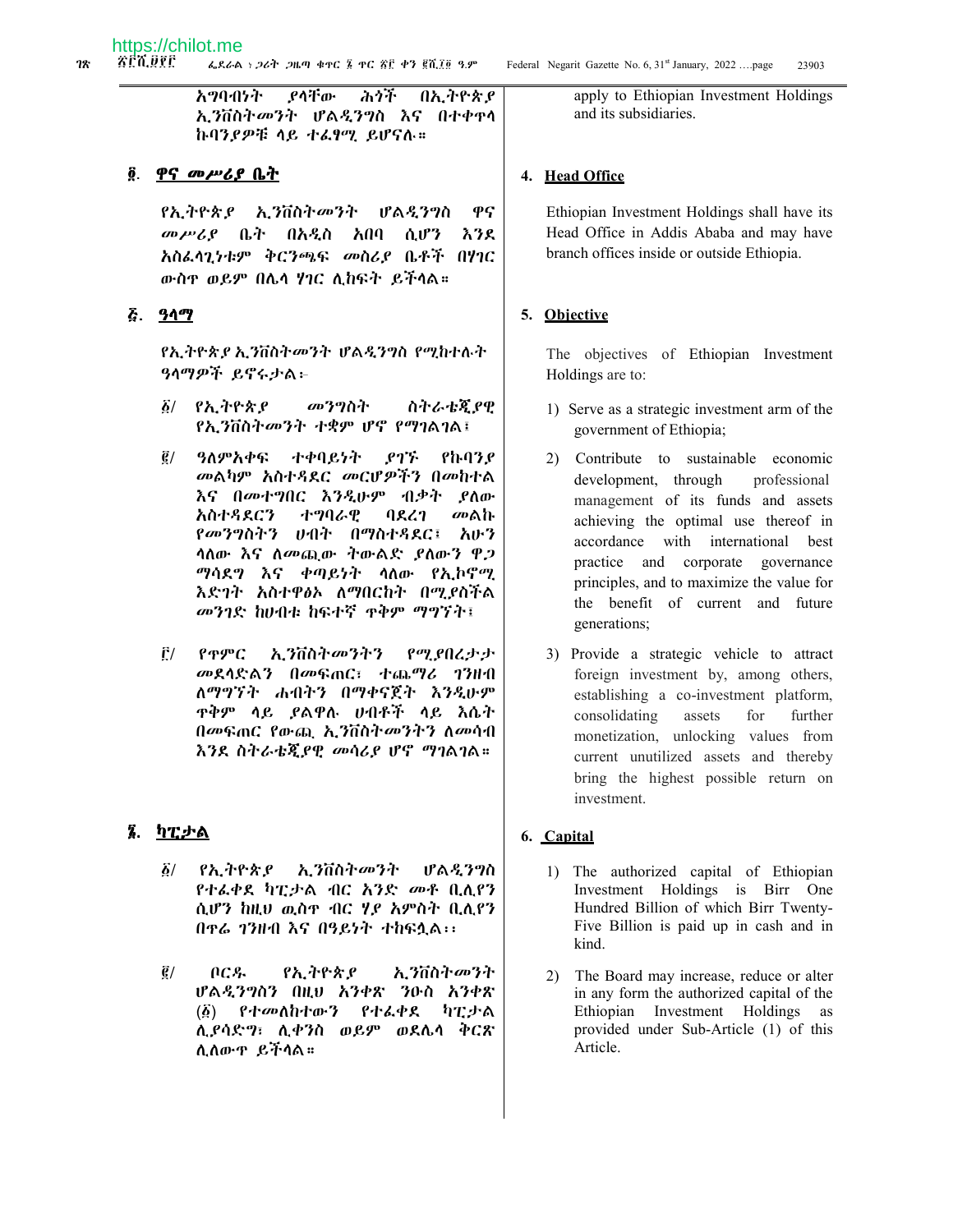# የገንዘብ ምንጭ

የኢትዮጵያ ኢንቨስትመንት ሆልዲንግስ የገንዘብ ምንጭ የሚከተሉት ናቸው፦

- のいごれ  $\delta$ / AH $\upsilon$  $270$ በተደነገገው የኢትዮጵያ አ.ንቨስትመንት ሆልዲንግስ እንዲ የስተዳድራቸው የተደረጉ የተለያዩ የመንግስት ሀብቶች፤
- ፪/ ከሀብቶቹ የሚገኝ ገቢና የኢንቨስትመንት ተርፍ፤
- ፫/ ከሀብቶቹ ወይም ከተቋማቱ ሽ*ያጭ የሚገኝ*  $70.5$
- $\ddot{\mathbf{a}}$ / ከቦንድ እና ከሌሎች የፋይናንስ ሰነዶች ሽደጭ የሚገኝ ገቢን ጨምሮ ከብድር እና ኤኢሆ ከሚሰጣቸው አገልግሎቶች የሚገኝ  $70.1$
- $\mathcal{E}$ / በዳይሬክተሮች ቦርድ ፀድቆ  $\rho$ ay an  $\rho$ -fl ከሌሎች ምንጮች የሚገኝ ገቢ።

# ፰. ስለሃብት ማስተሳለ<del>ፍ</del>

የኢትዮጵያ ኢንቨስትመንት ሆልዲንግስ ዋና ሥራ አስፌፃሚ የሚያቀርበው የሀብት ማስተሳለፍ ዋያቄ በዳይሬክተሮች በርድ ሲፀድቅ በመንግስት ባለቤትነት ስር ደለ የመንግስት የልማት ድርጅት ወይም ሌላ የመንግስት ሁበት ለኢትዮጵያ ኢንቨስትመንት ሆልዲንግስ ወይም በኢትዮጵያ ኢንቨስትመንት ሆልዲንግስ ለተቋቋሙ እና ሙሉ በሙሉ በኢትዮጵያ ኢንቨስትመንት ሆልዲንግስ ባለቤትንት ለተያዙ ንዑስ ፈንዶች እንዲተላለፍ  $R$  $R$  $L$  $2$  $R$  $\approx$ 

#### ፱. <u>ተግባር እና ኃላፊነት</u>

- የኢትዮጵያ ኢንቨስት*መን*ት ሆልዲንግስ  $\ddot{\delta}$ የሚከተለው ተግባር እና うへんりれ ይኖረዋል፦
	- ሀ) በኢትዮጵያ የንግድ ሀግ ስሆልዲንግ ኩባንደ የተሰጠውን ተግባር ደከናውናል፤
	- ባለቤት የሆነባቸውን አክሲዮኖችን ፤የዕዳ  $\Lambda$ ) ሰነዶችን፣ ቦንዶችን፣ የዋስትና ሰነዶችን  $B$ ይዛል፤

#### 7. Source of Funds

The source of funds of Ethiopian Investment Holdings are the following:

- 1/ Pool of state-owned assets Ethiopian Investment Holdings administers as provided under this Regulation;
- 2/ Returns and revenues of the investment of its assets;
- 3/ Proceeds from the sale of its assets or entities:
- 4/ Loans and other facilities including proceeds of the issuance of bonds and other financial instruments:
- 5/ Other resources allocated to it and approved by the Board of Directors.

#### 8. Transfer of Assets

Up on the Request of the CEO of Ethiopian Investment Holdings and with approval of the Board of Directors, the ownership of a stateowned enterprise or any other state-owned asset shall be transferred to the Ethiopian Investment Holdings or any of the funds established and fully owned by the Ethiopian Investment Holdings.

#### 9. Duties and Responsibilities

- 1/ Ethiopian Investment Holdings shall have the following duty and responsibility:
	- a) Operate and carry on a business of a holding company as per the Ethiopian Commercial Code;
	- b) Hold shares, debentures, bonds and securities, which are in its ownership;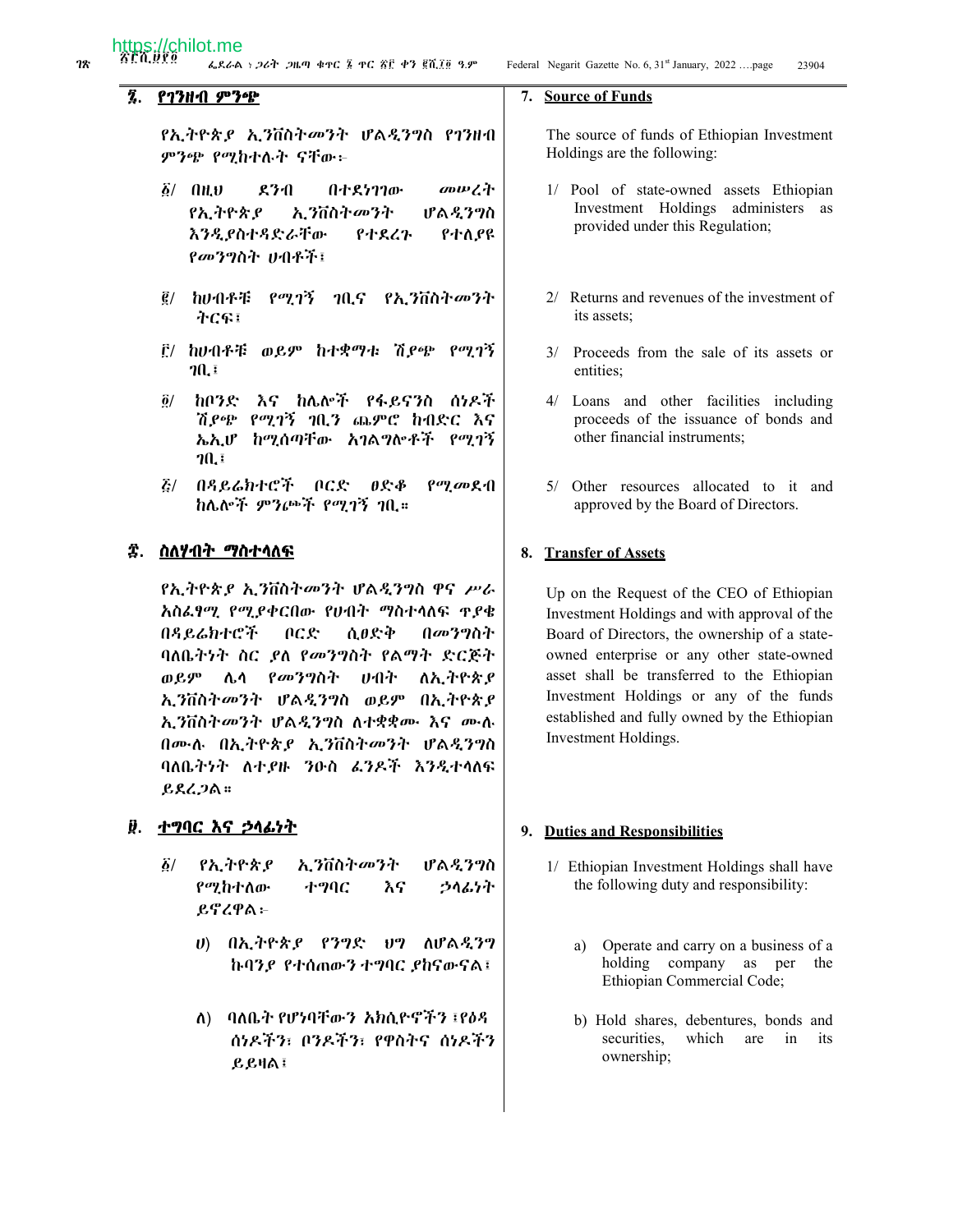ሐ) አትራፊ ናቸው ብሎ በሚያምንባቸው *ማን*ኛቸውም *የንግ*ድና የኢ*ን*ቨስት*መን*ት ስራዎች ላይ መዋዕለ ንዋይ ያፈሳል፣

- መ) የካፒታል ገበደ፤ የገንዘብ ገበደ እና ሌሎች መሰል ዘርፎች ላይ በግዥ፤ በሽደጭ ወይም በሌላ የኢንቨስትመንት ተማባር ይሳተፋል፣
- $\nu$ ) በዚህ ደንብ አንቀ $\nu$   $\nu$  መሰረት በቦርዱ የሚመደብለትን የመንግስት ひつか ተረክቦ ያስተዳድራል፤
- ረ) የሚተሳለፉለትን የመንግስት የልማት ድርጅቶች እና ሌሎች የመንግስት ルイパネー አደረጃጀት እና አሰራርን በመቀየር እና አዋጭ በሆነ መልኩ ስራ ሳ ይ በማዋል ውጤታማና ትርፍ የሚያመነጩ አድርጎ ይለውጣል፤
- ሰ) ንዑስ ፌንዶችን ያቋቁማል፣ ይቆጣጠራል፣ **ያስተዳድራል**፣ ይመራል፣
- በተቋቋ*መ* ድርጅት ውስዋ イドル・フ ñ) ወይም ከአገር ውስዋ ወይም ከውጪ አገር ባለሆብቶች ጋር በመሆን በጋራ አክሲዮኖችን ይይዛል፤
- ቀ) የአንድን ኩባንያ ሀብት እና እዳ በሙሉ ወይም በከፌል ለመረከብ አዲስ ኩባንያ ወይም ኩባንደዎች ደቋቁማል ወይም <u> የደራጀል፣</u>
- ተቀዋሳ ድርጅቶችን  $\mathbf{u}$ በስሩ ያሉ ይቆጣጠራል፣ ያስተዳድራል፣ ይመራል፣
- የዓለምአቀፍ  $P10P$ 小)  $\omega$ Ci) $\gamma$ እና ተሞክሮ*ዎችን* መሠረት በማድረግ አስፌሳጊ ሰራተኞች ይቀኖራል፤ ክፍደ እና ማበረታቻዎቻቸውንም ይወስናል፤
- ቸ) በየትኛውም የዓለም ክፍል በስሩ ተቀዋሳ ድርጅቶች የሚቋቋሙበትን いとよ ይወስናል፤
- ተቀዋሳ ድርጅቶችን **7**) በስሩ የሚገኙ መፍረስ፣ ውሀደት፣ ክፍፍል፣ ሽ የጭ፣ ወደግል ひかれ *a*bHP@C ወይም ራሳቸውን ችለው መውጣት በሚመለከት የቅድ*መዝግ*ጅት ስራ *ያከናውና* ል፤ ይወስናል፣
- Invest in any business and  $\mathbf{c}$ ) investment opportunities as it sees profitable;
- d) Take part in capital market, money market and similar other sectors through purchase, sell or other investment undertakings;
- e) Takeover and manage state-owned assets that may be assigned to it by the Board of Directors in accordance with Article 8 of this Regulation;
- f) Transform property of state-owned enterprises and other assets transferred to it into optimal income generating ventures. through structure and system change;
- g) Establish, control, manage and administer sub-funds:
- h) Acquire share in existing entities or funds solely or in association with local or foreign entities;
- i) Establish or promote a new company or companies for the purpose of acquiring or undertaking all or any of the assets and liabilities of said company;
- i) Manage, supervise and exercise control of the subsidiaries under its pool;
- $k)$ Hire appropriate staff, determine their payment and incentives in accordance with commercial principles and international best practice;
- $\left| \right|$ Decide on matters of incorporation of any of its subsidiaries in any part of the world;
- m) Undertake all preparatory works and decide the dissolution, on amalgamation, division, sale. privatization, spin-off of subsidiaries it calls into its pool;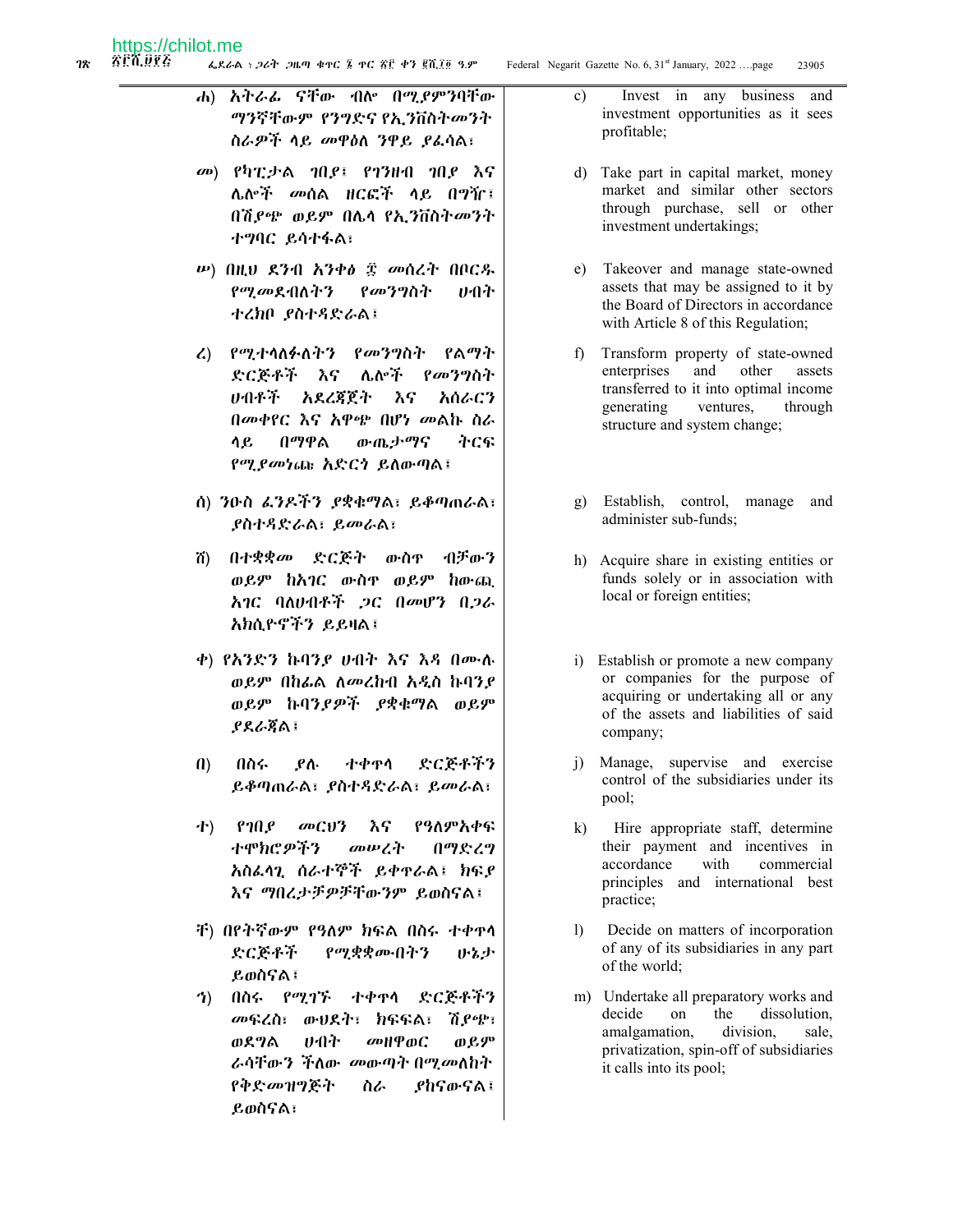የሚያቋቁማቸውን ወይም  $\mathbf{h}$ በስሩ የሚ ያስገባቸውን ድርጅቶች ሕጋዊ ቅርጽ ይወስናል፤

- ኘ) ከአገር ውስዋ እና ከውጭ  $\lambda$ ምንጮች ይበደራል፣ ኀንዙብ ያሰባስባል፣ የእዳ ሰነዶችን ዋስትና የወጣል፣ ይሰጣል፣ እንደ አስፌሳጊንቱም ማንኛውንም እዳ ወይም ግዴታ  $RACHA$
- $\lambda$ ) እንደአግባብነቱ የአገልግሎት ክፍያ በማስከፌል ለተቀዋሳዎቹ መያዣ ወይም ዋስትና ይሰጣል፤
- ተቀዋሳቹ ከውጪ ወይም ከሃገር ውስዋ  $\mathbf{h}$ የኅንዙብ አበዳሪዎች ወይም የንግድ ሸሪኮች እንዲበደሩ ወይም ለብድሮች ዋስትና እንዲሰጡ ስልጣን ይሰጣል፤
- ሽ) ዓላማውን በሚፌፅምበት ወይም ተግባሩን በሚያከናውንበት ጊዜ ከአገር ውስዋ ወይም ከውጪ አገር ፈንዶች ወይም አበዳሪዎች  $2C$ ሊተባበር 73H·A ወይም በስራ እንቅስቃሴያቸው ሊሳተፍ ይችላል፤
- ወ) *ቋሚ* እና ተንቀሳቃሽ **ንብረቶችን** ይገዛል፣ ይሸጣል፣ ይከራያል፣ ያከራያል፣ ይጠቀማል፣ ይገለገሳል፤
- 0) እንቅስቅሴው ከሃገራዊ ኢንቨስትመንት፤ ክፍያ፤ በጀት እና ሌሎች የእዳ የፖሊሲ ዓላማዎች ጋር የተጣጣመ **እንዲሆን ከ1ንዘብ** ሚኒስትር እና ሌሎች አግባብነት ካላቸው ተቋማት አስፌሳጊውን  $\omega$   $\zeta$ እና **9**ብበት ይወስዳል፣ ምክክር ያደርጋል፤
- ዓላማውን ከግብ ለማድረስ የሚረዱ  $H$ ) ሌሎች ስራዎችን ይሰራል።
- $\vec{g}/$ የኢትዮጵያ ኢንቨስትመንት ሆልዲንግስ በባለቤትንት የደዛቸውን ተቀዋላ ኩባንደዎች በሚመለከት የሚከተለው ተግባር እና ኃላፊነት ይኖረዋል፡-
	- ሀ) በኢትዮጵያ የንግድ ሀግ የሆልዲንግ ኩባንያ ያለው ስልጣን ይኖረዋል፤
- n) Decide on the company form of the entities it calls into its pool or decides to establish:
- o) Borrow, raise money from local and foreign sources, issue debt instruments and secure or discharge any debt or obligations in such manner as may be considered fit;
- p) Enter into any guarantee, indemnity or suretyship and to charge some or all of the subsidiaries for their respective debts as appropriate;
- q) Authorize borrowing of funds or any other forms of indebtedness or guarantorship by its subsidiaries involving domestic and foreign financiers or business partners;
- r) In carrying out its objectives, it may cooperate and participate with domestic and foreign counterpart funds and financial institutions;
- s) Purchase, sell, rent, lease, exploit and utilize fixed and movable assets;
- $t$ ) solicit input, data and have consultations with the Ministry of Finance and other relevant institutions to enhance the alignment of its activities with national investment, debt servicing, budgetary and policy other objectives;
- u) Perform other activities necessary for the attainment of its objectives.
- 2/ With respect to subsidiary companies ownership; under its Ethiopian Investment Holdings shall have the duty and responsibility to:
	- a) Serve and fulfil the powers and functions of a holding company as per the Ethiopian Commercial Code;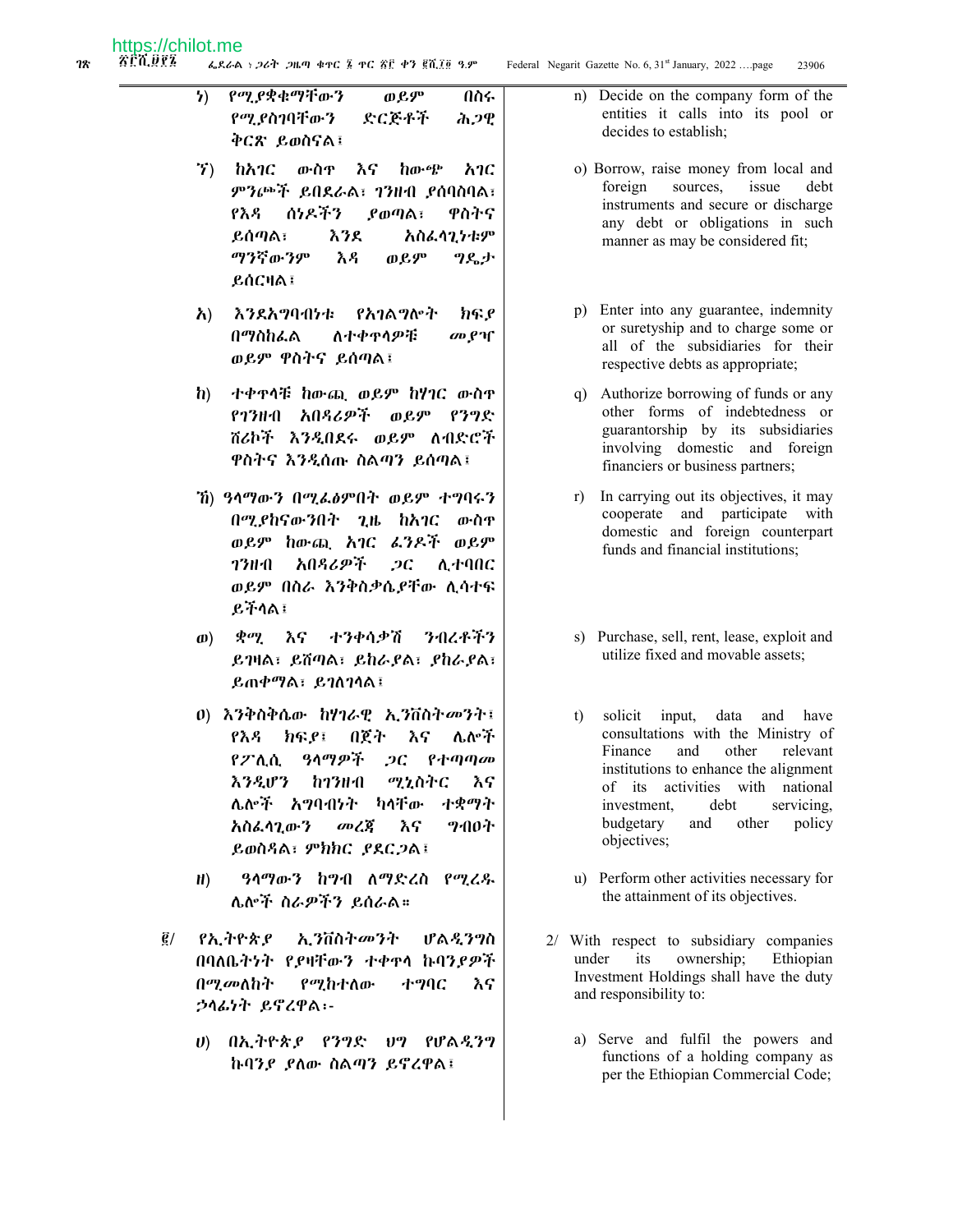- ውስዋ ተገቢ በኢኮኖሚው ሚናቸውን ለ) የሚያስችል **እንዲጫወቱ** ሥርዓት ይዘረጋል፣ ዘመናዊ የኩባንያ አስተዳደር ሥርዓት እንዲዘረጉ ያደር ጋል ዓላማቸውን ለመወጣት የሚያስችላቸውን መመሪያዎች ተገቢ *L* መጣል፤ መመሪያዎቹ መሬፀማቸውን ይከታተሳል፤
- ሐ) የካፒታል እድገት ወይም ቅነሳ፣ ሽያጭ፣ ዋምረት፣ ክፍፍል፣ ምስረታ፣ የመዋቅር ለውዋ አንድ ወይም ከዚያ በላይ የሆኑ ተቀዋሳ ኩባንያዎችን የማዋሃድ ወይም እንደአዲስ የማቋቋም ንዳዮች ሳይ ውሳኔ ይሰጣል፤
- መ) ከኢትዮጵያ ኢንቨስትመንት ሆልዲንግስ ስትራቴጂ ጋር የተጣጣመ ስትራቴጂ ዓመታዊ ዕቅድ መንደፋቸውን እና ይቆጣጠራል፣ ያፀድቃል えろえゖヂ ተግባራዊነታቸውን ይከታተላል፤
- ድርሻ ክፍፍል  $\boldsymbol{\mu}$ የትርፍ  $Z^*$ ስ.ስ. ይቀርፃል፤ ያስፌጽማል፣
- ረ) የማኔጅመንት ቦርድ አባሳትን ይሾማል፣ ደመወዝ እና ሌሎች ዋቅማ ዋቅሞች ይወስናል፤
- ሰ) *ግ*ል∂ የአሰራር ሥርዓቶችን እንዲከተሉ *የግ***ዛል**፣ ጊዜውን የጠበቀ እና አማባብነት የፋይናንስ እና ያስው የሥራ አፌፃፀም ሪፖርት ለ የቀርቡ የሚችሉበትን ሥርዓት ይቀርፃል፤ ተፌጻሚነቱን ይከታተላል፤
- *ዓላማውን ለማሳካት የሚሬዱ ሌ*ሎች ሽ) ተግባራትን ያከናውናል።

# ክፍል ሁለት <u>የኢትዮጵያ ኢንቨስትመንት ሆልዲንግስ</u> <u>አደረጃጀት</u>

# ፲. <u>አደሪጃጀት</u>

የኢትዮጵያ ኢንቨስትመንት ሆልዲንግስ የሚከተለው አደረጃጀት ይኖረዋል፦

δ/ የዳይሬክተሮች ቦርድ፤

- b) Establish a system to enable them play appropriate role in the economy, enable them to develop modern corporate management, design proper guidelines that help them achieve their goals, and follow up the implementation of the same;
- c) Decide on their increase or reduction of capital, sale, amalgamation, division, spin-off, or any other restructuring, either by taking over one or more subsidiary companies or by the formation of a new company;
- d) Supervise that they have developed strategic and annual plan consistent Ethiopian Investment with Holdings' strategic plans, approve plans and monitor such implementation of the same;
- e) Devise dividend policy, and cause to execute;
- f) Appoint members of the management and decide on their board remuneration and other benefits;
- g) Assist them to follow transparent procedures; develop a system under which they issue timely and proper financial and performance reports; follow up implementation of same;
- h) Perform any other task that is necessary for the attainment of its objectives.

# **SECTION TWO ORGANIZATION OF THE ETHIOPIAN INVESTMENT HOLDINGS**

#### 10. Organization

Ethiopian Investment Holdings shall have the following governance structure:

1/ A Board of Directors;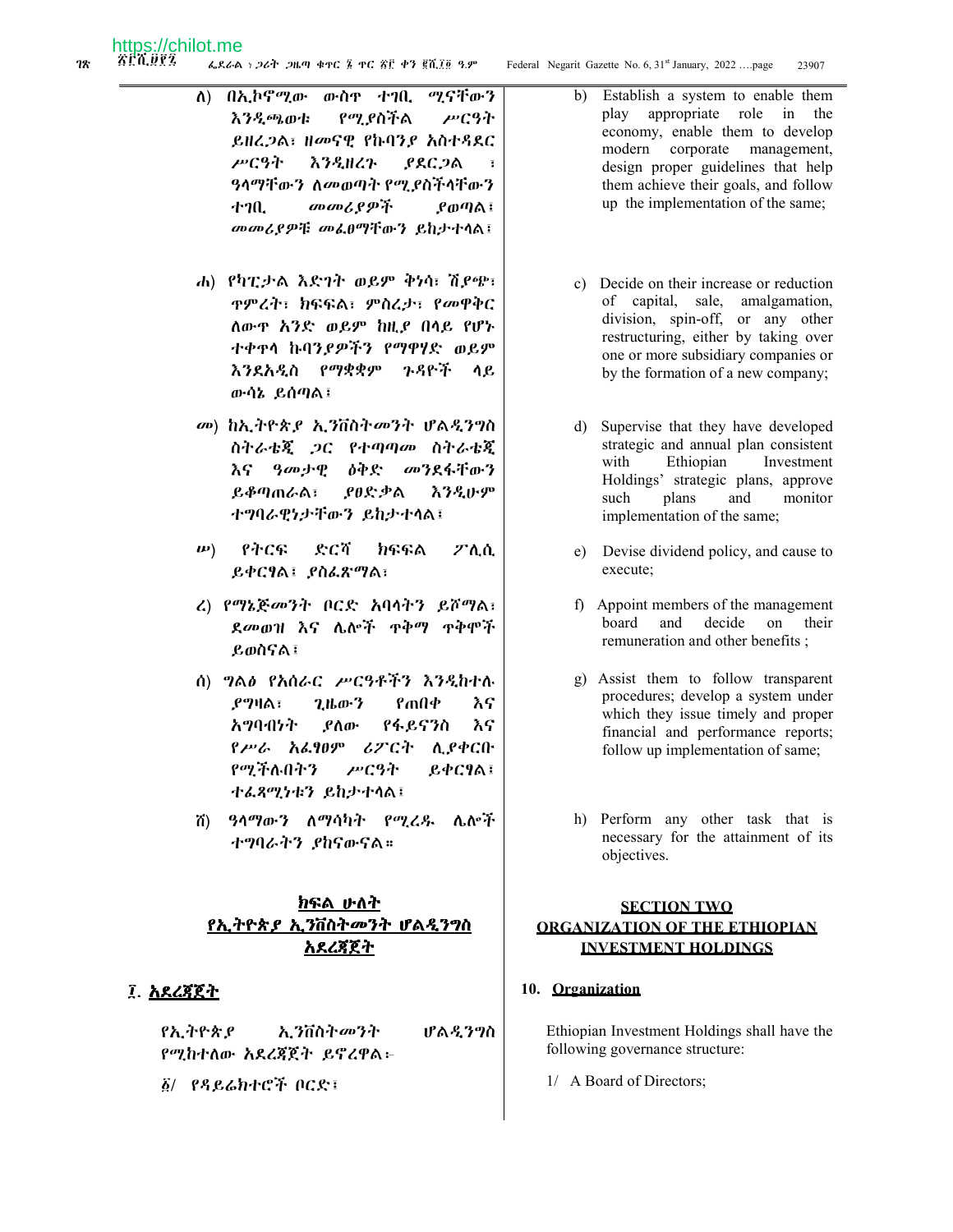- ዋና ሥራ አስፌፃሚ እና የሥራ አመራር ĝ/ አባላት፤
- ፫/ አስፌሳጊ የሆኑ ሥራተኞች፤ እና
- ፬/ እንደአስፌሳጊነቱ ገለልተኛ የሆነ ዓለምአቀፍ አማካሪ ቦርድ።

#### ፲፩. የዳይሬክተሮች ቦርድ

- ኢንቨስትመንት ፩/ የኢትዮጵያ ሆልዲንግስ የዳይሬክተሮች ቦርድ በኢትዮጵያ ፌደራሳዊ ዲሞክራሲያዊ ሪፐብሊክ ጠቅላይ ሚኒስትር ሰብሳቢነት የሚመራ ይሆናል።
- $\vec{g}$ / በሰብሳቢው የሚሾሙ ስድስት (፮) አባላት የሚኖሩት ሲሆን የአገልግሎት ዘመናቸው በየሶስት ዓመቱ ሲታደስ ይችላል።
- ፫/ የኢትዮጵ*ያ ኢን*ቨስትመንት ሆልዲንግስ ዋና ሥራ አስፌፃሚ ድምፅ የመስጠት መብተ ባይኖረውም በርዱ በሚ ያካሂዳቸው ስብሰባዎች ላይ ይሳተፋል።
- <u>፩/ ቦርዱ በወር አንድ ጊዜ የሚሰበሰብ ሲሆን</u>  $\ln$ ne $\Phi$ በማንኛውም ሰብሳቢው  $2<sub>th</sub>$ ሊሰበሰብ ይችላል።
- ፩/ የዳይሬክተሮች ቦርድ ውሳኔ በአብላጫ ድምፅ የሚወሰን ሲሆን እኩል ድምፅ በሚኖርበት ጊዜ ሰብሳቢው የደገፌው የውሳኔ ሃሳብ ተፌፃሚ ይሆናል።

#### ፲፪. የዳይሬክተሮች ቦርድ ሥልጣን እና ኃላፊነት

የዳይሬክተሮች ቦርድ የሚከተለው ስልጣን እና ኃሳፊነት ይኖረዋል፦

- ፩/ የኢትዮጵያ ኢንቨስትመንት ሆልዲንግስ እና የተቀዋሳ ኩባንያዎቹ ንግድ የሚመራበትን ስትራቴጂ እና ራዕይ ይቀርፃል፤
- ፪/ በርዱ በሚያስቀምጣቸው የአፌፃፀም መለኪያዎች መሠረት የኢትዮጵያ ኢንቨስትመንት ሆልዲንግስ ስራውን እያከናወነ  $\omega$   $\beta$   $\gamma$ ይከታተሳል፤
- <u>Ë/ የኢትዮጵያ ኢንቨስትመንት ሆልዲንግስ የስራ</u> አመራር አባላት ሹመት፣ ስንብት፣ የካሳ ክፍ የን ጨምሮ አጠቃሳይ የኢትዮጵያ ኢንቨስትመንት ሆልዲንግስ ሥራ አመራር መዋቅርን ያጸድቃል፤
- A Chief Executive Officer and Executive  $2/$ Management;
- 3/ Necessary staff; and
- 4/ An Independent International Advisory Board, as necessary.

#### 11. Board of Directors

- 1/ The Board of Directors of Ethiopian Investment Holdings shall be chaired by the Prime Minister of the Federal Democratic Republic of Ethiopia.
- $2/$  The Board shall constitute 6 (six) members to be appointed by the chairperson for a term of three years which may be renewed.
- 3/ The CEO of Ethiopian Investment Holdings shall participate in the Board's meetings on ex-officio non-voting capacity.
- 4/ The Board shall meet once every month; provided however that it shall meet at any time at the request of the chairperson.
- 5/ Decisions of the Board shall be passed by majority votes and, in case of a tie, the chairperson shall have a casting vote.

#### 12. Powers and Responsibilities of the Board of Directors

The Board shall have the power and responsibility to:

- Set the strategic vision and business  $1/$ direction of the Ethiopian Investment Holdings and its subsidiaries;
- 2/ Follow up the general performance of the Ethiopian Investment Holdings in performance accordance with the indicators developed by it;
- 3/ Approve the overall management structure of the Ethiopian Investment Holdings, including the assignment, compensation, and dismissal of members of the Executive Management of Ethiopian Investment Holdings;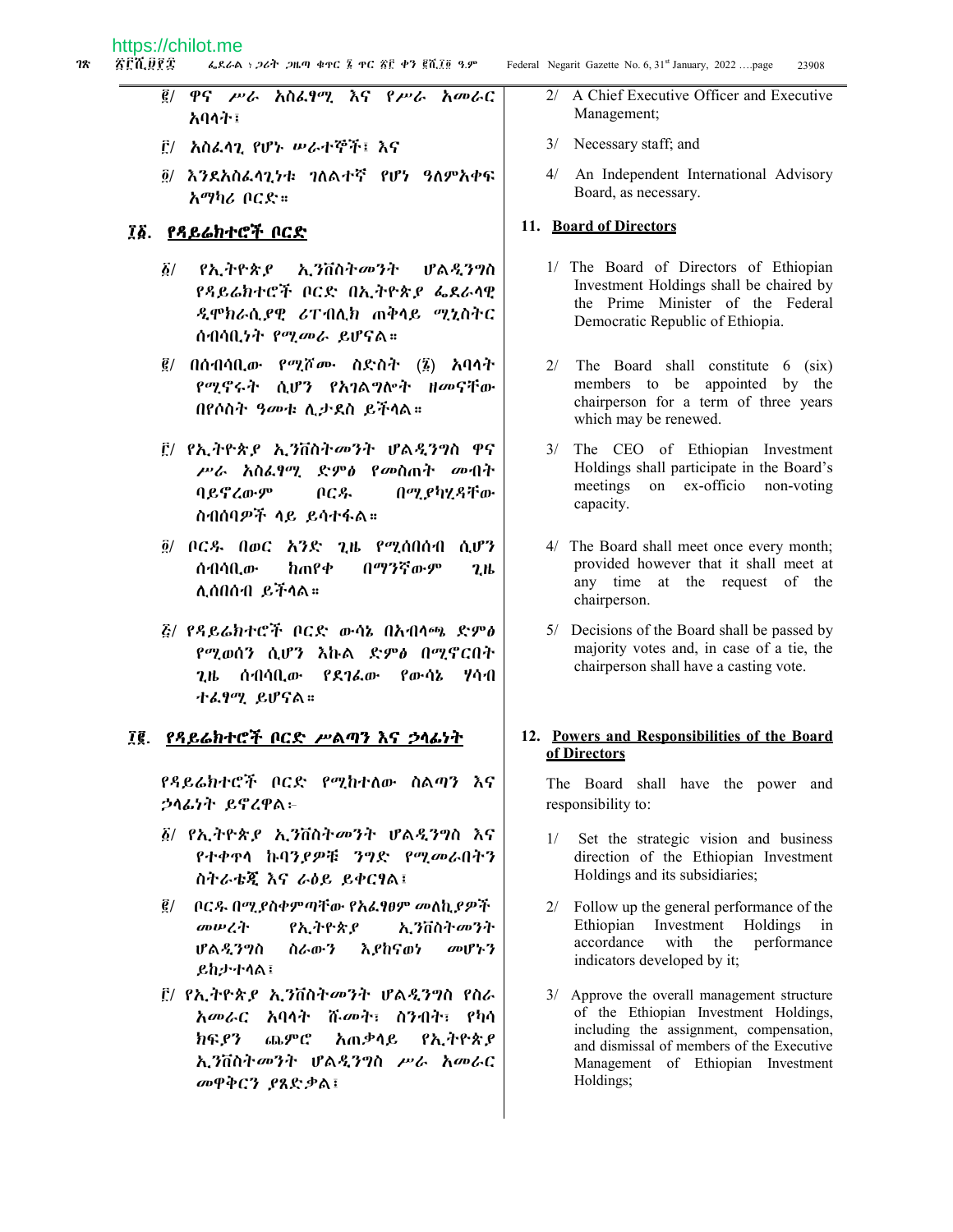- Federal Negarit Gazette No. 6, 31st January, 2022 ....page
- የኢትዮጵያ ኢንቨስትመንት ሆልዲንግስ ዋና  $\ddot{\mathbf{0}}$ / ሥራ አስፌፃሚን፣ ከፍተኛ የሥራ ኃላፊዎችን እና የአዲተርን ሹመት፣ ስንብት፣ ደመወዝ እና ሌሎች ዋቅማ ዋቅሞች ይወስናል፤
- *&/ የኢት*ዮጵ*ያ ኢን*ቨስት*መን*ት ሆልዲንግስን አጠቃላይ ፓሊሲ እና የውስዋ ደንቦች ይወስናል፤
- ፤/ የኢትዮጵያ ኢንቨስትመንት ሆልዲንግስ እና ተቀዋሳዎቹን መፍረስ፣ ከሌሳ ጋር መዋሃድ፣ መከፋፌል፣ወይም ንብረትነታቸውን ወይም አስተዳደራቸውን በማናቸውም ሁኔታ ወደሌሳ ተቋም መተሳለፍን ያፀድቃል፤
- ፯/ የኢትዮጵ*ያ* ኢንቨስትመንት ሆልዲንግስን የተፈቀደ ካፒታል ያሳድ ጋል፣ ይቀንሳል ወይም ወደሴሳ ቅርጽ ይለውጣል፤
- ፰/ የኢትዮጵያ ኢንቨስትመንት ሆልዲንግስን **ተቀ**ዋሳዎች የአክሲዮን ድርሻ **መይም** በአክሲዮን ድርሻ ላይ ያለውን ዋቅም መሽዋ፣ በመያዣነት ማስያዝ ወይም በማናቸውም ለሶስተኛ ወንኖች ふとよ ማስተሳለፍን ይወስናል፤
- መመሪያዎችን፣ ስታንጻርዶችን፣ <u>მ/ የአሰራር</u> እቅዶችን፣ ツバギタイ  $9$ መታዊ በጀት ይወስናል፤
- 7/ የኢትዮጵያ አ.ንቨስትመንት ሆልዲንግስን የፋይናንስ፣ እና የአስተዳደር፣  $P$   $\star$   $h$   $h$ ደንቦችን ይቀርፃል፣ የሰው ኃይል፣ የውል እና የግዢ ፖሊሲዎችን ይወስናል፤
- ፲፩/ በኢትዮጵያ ኢንቨስትመንት ሆልዲንግስ ፓሲሲ እና መመሪያዎች መሠረት ዓመታዊ በጀትን ይወስናል፤ የአፌፃፀም ዓላማዎችን ያፀድቃል፤
- ፲፪/ የኢንቨስትመንት፣ የአስተዳደር፣ የውስዋ አዲት፣ የስ*ጋት* አስተዳደር እና ሌሎች ንዳዮችን እንደአስፌሳጊነቱ የሚከታተሉ ንዑስ ኮሚቴዎች ያቋቁማል፤
- በዋና  $\mu$ īË/ አስፌፃሚ በሚቀርበው ኢንቨስትመንት የኢትዮጵያ ሆልዲንግስ ይወያያል፣ የኢንቨስትመንት አቅድ ላይ ያፀድቃል፣ ተግባራዊነቱን ይከታተሳል፤

4/ Determine the assignment, dismissing remuneration and other benefits of the CEO, senior management and Auditors of Ethiopian Investment Holdings;

23909

- 5/ Adopt the general policies and internal regulations of Ethiopian Investment Holdings;
- Approve the dissolution, amalgamation  $6/$ or division of Ethiopian Investment Holdings and its subsidiaries or the transfer of the ownership and supervision of Ethiopian Investment Holdings' subsidiaries to another authority in any other manner:
- 7/ Increase, reduce, or in any form alter the capital authorized of Ethiopian Investment Holdings;
- 8/ Decide on the transfer, pledge, mortgage or otherwise dispose of any share or any interest in any share of the subsidiary of Ethiopian Investment Holdings to third parties;
- 9/ Adopt the internal policies, operational guidelines, standards, budget, annual plans and targets of Ethiopian Investment Holdings;
- 10/ Develop the financial, administrative and technical regulations of Ethiopian Investment Holdings, personnel, contracts and procurement policies;
- 11/ Determine and approve annual budgets and performance objectives in line with Ethiopian Investment Holdings policies and standards:
- 12/ Form sub-committees to oversee investment, governance, internal audit, risks and other issues as necessary;
- 13/ Discuss on investment plan of the Ethiopian Investment Holdings proposed by the CEO; approve and monitor the implementation of same;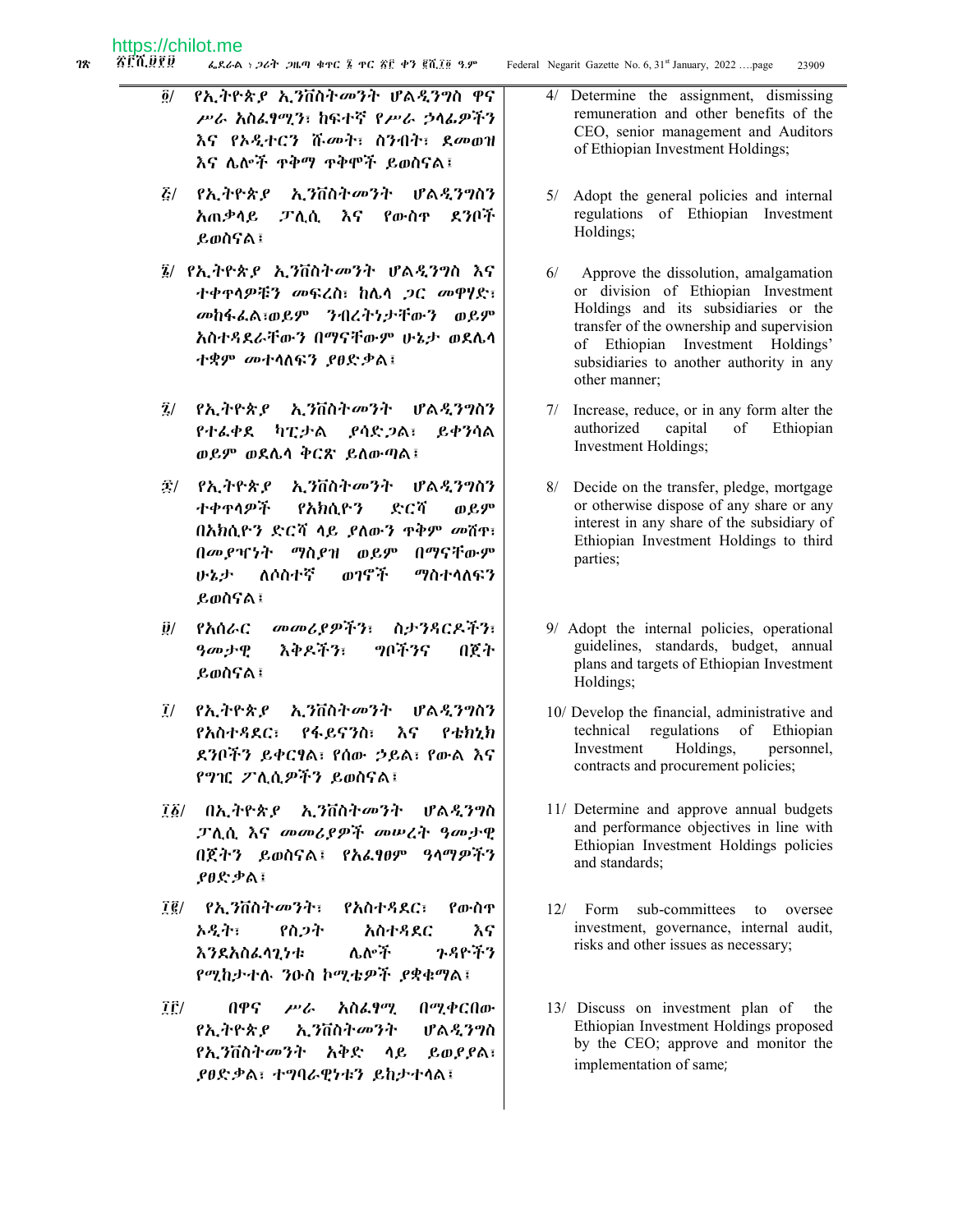- $\vec{l}$   $\vec{0}$  / ለሃገራዊ ኢንቨስትመንት፤ የእዳ ክፍደ፤ ለበጀት እና ሌሎች የፖሊሲ ዓላማዎችን ለማሳካት የሚያስፌልገውን ሀብት ጨምሮ ቀጣይነት ያስውን ትርፍ ለ*መንግ*ስት *ግስገኘትን እና ለኢትዮጵያ ኢን*ቨስት*መን*ተ የወደፊት ኢንቨስትመንት ሆልዲንግስ የሚሆን ተቀማጭ ገንዘብ መያዝን ባመጣጠነ መልኩ የኢትዮጵያ አ ንቨስትመንት ሆልዲንግስን እና ተቀዋሳዎቹን የትርፍ አከፋፌል ፖሊሲ ይወስናል፤
- ፲፩/ የኢትዮጵያ ኢንቨስትመንት ሆልዲንግስን የውጭ ኦዲተር ሪፖርት ያፀድቃል፤ በኦዲት ራፖርቱ መሠረት የተሰጡ የማስተካከያ እርምጀዎች መፌፀማቸውን ይከታተላል፤
- ፲፮/ እንደአስፌሳጊካቱ የኢትዮጵያ ኢንቨስትመንት ሆልዲንግስን የመተዳድሪያ ድንብ ያፀድቃል፤
- ፲፯/ የቦርድ አባላትን ደመወዝ እና ሌሎች ዋቅማ **ዋቅሞች ይወስናል፤**
- ፲፰/ በኢትዮጵያ ኢንቨስትመንት ሆልዲንግስ *የ*ውስዋ ደንብ እና መመሪያ የተጠቀሱ ሌሎች ተግባራትን የመፌፀም እና መንግስት በኢትዮጵያ ኢንቨስትመንት ሆልዲንግስ እና በተቀዋላዎቹ ውስዋ የለውን የባለቤትነት ዋቅም ለማስጠበቅ የሆኑ አስፌሳጊ ተግባራትን ይፌፅማል፤
- ፲፱/ ቦርዱ በዚህ ደንብ መሥረት የተሰጠውን ስልጣን እና ተግባራት በሙሉ ወይም በከፌል እንዲፌፅም ለማንኛውም ሌላ ሰው፣ ኮሚቴ ወይም ተቋም ውክልና መስጠት ይችላል፤
- ፳/ የዚህ አንቀፅ ድንጋጌዎች እንደተጠበቁ ሆነው ቦርዱ የራሱን የአሰራር ደንብ እና የአሰራር ሥርዓት ሲቀርፅ ይችላል።

# ፲፫. <u>የዳይሬክተሮች ቦርድ ተጠ*ያቂነ*ት</u>

- ፩/ የዳይሬክተሮች ቦርድ አባላት ኃላፊነታቸውን በተገቢው ዋንቃቄ መወጣት አለባቸው።
- ፪/ የዳይሬክተሮች ቦርድ አባላት በኢትዮጵያ አ.ንቨስትመንት ሆልዲንግስ የቦርድ አባልነት ስራቸው አ*ጋጣሚ ያገኙ*ዋቸውን ሚስኖራዊ መረጃዎች የመጠበቅ ግዴታ አለባቸው።
- 14/ Set the dividend policy of Ethiopian Investment Holdings and its subsidiaries balancing the sustainable distribution of profits as dividends to the government including resources needed for national investment, debt servicing, budget and other policy objectives with that of the retention of profits for Ethiopian Investment Holdings investment to generate future returns;
- 15/ Approve external Auditor report of the Ethiopian Investment Holdings and follow up that corrective measures are taken as per the audit findings;
- 16/ Approve Memorandum of the Ethiopian Investment Holdings as may be necessary;
- 17/ Decide on remuneration and other benefits of Board of Directors:
- 18/ Perform other functions that may be prescribed in Ethiopian Investment Holdings' internal rules and regulations as well as other mandates that may be necessary for the protection of the ownership rights of the government in the Ethiopian Investment Holdings and its subsidiaries:
- 19/ The Board may delegate to any person, a committee or institution the exercise of any powers or the performance of any of its functions or its duties under this Regulation;
- 20/ Without prejudice to the provisions of this Article, the Board may draw up its own rules of procedure.

#### 13. Liability of the Board of Directors

- 1/ The Board of Directors shall carry out their duties with due care.
- 2/ Members of the Board shall be committed to maintain confidentiality of the information made available to them while exercising membership tasks thereof in the Ethiopian Investment Holdings.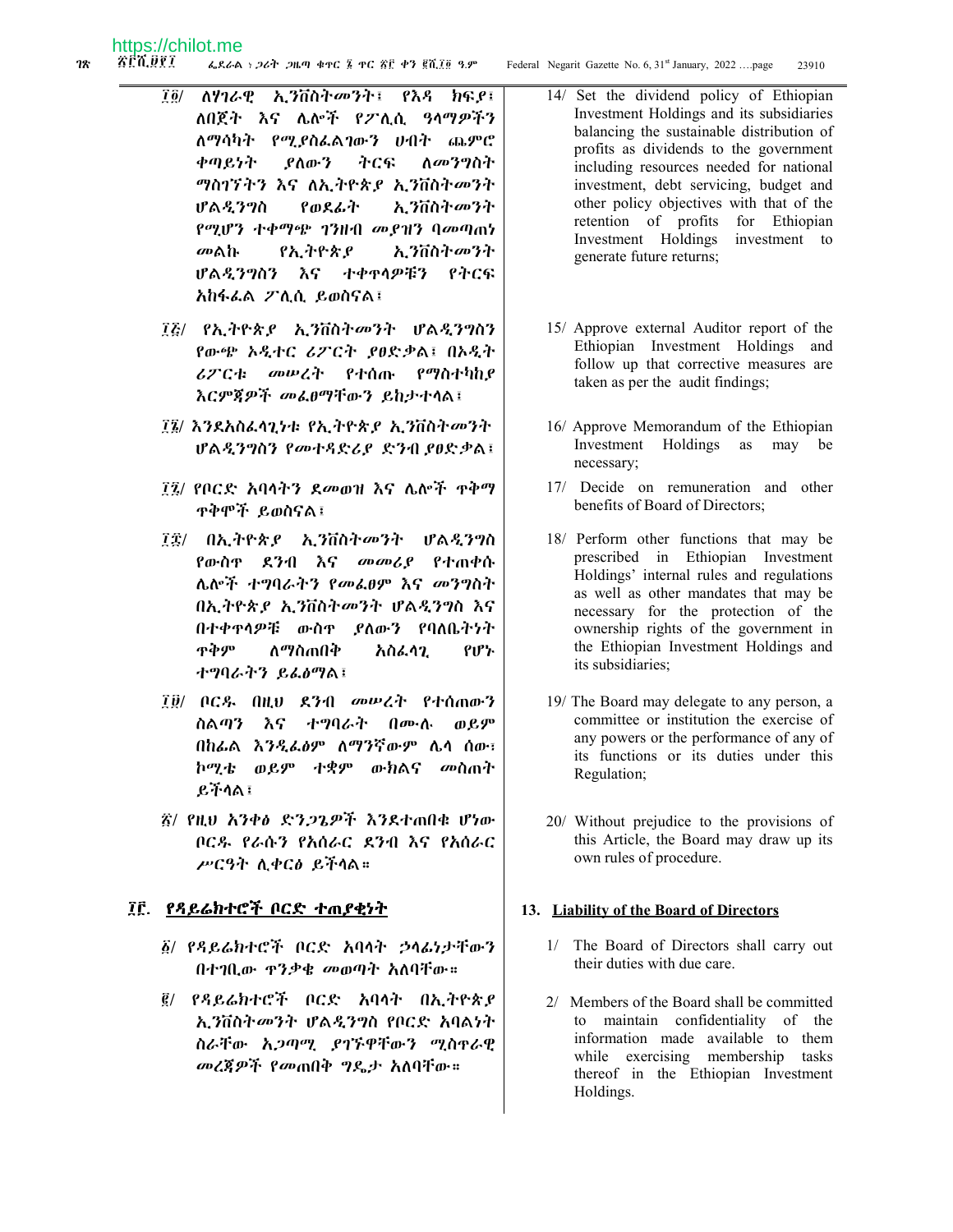Ë/ የዳይሬክተሮች ቦርድ አባላት የኢትዮጵያ ኢንቨስትመንት ሆልዲንግስን *የመ*ልካም ሥነ-ምግባር ደንብ እና መመሪያ ማክበር አለባቸው።

#### ፲፬ የዋና ሥራ አስፌፃሚ ሥልጣን እና ተግባር

ዋና ሥራ አስፌፃሚው የሚከተለው ሥልጣን እና ተግባር ይኖረዋል፡-

- $\delta$ / በዚህ ደንብ በተቀመጡት ዓላማዎች እና በዳይሬክተሮች ቦርድ በሚሰጠው መመሪያ መሠረት የኢትዮጵያ አ.ንቨስትመንት ሆልዲንግስን ስትራቴጂክ ራዕይ እና አጠቃሳይ የኢንቨስትመንት ፖሊሲ  $B$ ቀርፃል፤
- ፪/ በዚህ ደንብ እና በኢትዮጵያ ኢንቨስትመንት ዓላማዎች ሆልዲንግስ ሰትራቴጂያዊ መሠረት የኢትዮጵያ ኢንቨስትመንት ሆልዲንግስን የእለት ተለት ስራዎች ይመራል፤
- Ê/ የኢትዮጵያ ኢንቨስትመንት ሆልዲንግስን የውስዋ ደንቦች እና በጀት እንዲሁም የሥራ ፕሮግራም አዘጋጅቶ ለቦርዱ **\_P**ቀርባል፤ ሲፀድቅ ተግባራዊ ያደርጋል፤
- የኢትዮጵያ አ.ንቨስትመንት ሆልዲንግስ  $\partial/$ የሚከስበትንም ሆነ የሚከሰስበትን  $P, P, P$ ጨምሮ **ከሶሰተኛ** ወገኖች  $2C$ ባለው ግንኙነት ይወክለዋል፡፡ ይህንኑ በተመለከተም ድርጅቱን የሚወክል እንደራሴ ወይም የሕግ ባለሙ ይወክላል፤
- $\mathcal{E}/\mathcal{E}$ የኢትዮጵያ አ.ንቨስትመንት ሆልዲንግስ በተቋቋመለት  $90<sup>q</sup>$ ውስዋ የሚወድቁ ውሎችን፣ ስምምነቶችን እና **ግብይቶችን** በሙሉ ያደርጋል፤
- $\tilde{z}$ / የኢትዮጵያ ኢንቨስትመንት ሆልዲንግስን ሰራተኞችን ይቀኖራል፣ ያግዳል፣ ያሰናብታል
- ኢንቨስትመንት  $\tilde{\mathbf{z}}/$ የኢትዮጵያ ሆልዲንግስን ሰራተኞችን ደመወዝ፣ ቦ<u>ሃስ እና ሌሎች</u> ዋቅማ **ዋቅሞችን** በማስጠናት በቦርዱ ያስወስናል፤ ስራ ሳይ ያውሳል፤
- Ξ/ ለኢትዮጵያ ኢንቨስትመንት ሆልዲንግስ የባንክ ሒሳቦች ይከፍታል፣ ያንቀሳቅሳል፣ ይዘጋል፤

Members of the Board shall observe  $3/$ Ethiopian Investment Holdings' code of good practice and guidelines.

#### 14. Powers and Responsibilities of the CEO

The CEO shall have the powers and responsibilities to:

- Develop the strategic vision and the  $1/$ general investment policy of Ethiopian Investment Holdings in line with the objectives set out under this Regulation and directions of the Board of Directors;
- 2/ Manage the day-to-day operations of Ethiopian Investment Holdings  $in$ accordance with this Regulation and its strategic objectives;
- 3/ Prepare and submit to the Board the internal regulations as well as the work program and budget of Ethiopian Investment Holdings and implement same upon approval;
- 4/ Represent the Ethiopian Investment Holdings in respect of its relations with third parties including legal proceedings brought by or against it or delegate agents and legal representatives to act on its behalf;
- 5/ Conclude all contracts, agreement and transactions falling within the objectives of Ethiopian Investment Holdings;
- 6/ Hire, suspend and remove the staff of Ethiopian Investment Holdings;
- 7/ cause to Study and submit to the Board's approval the salaries, bonus and other remunerations of the staff of Ethiopian Investment Holdings; and implement same;
- 8/ Open, operate, and close bank accounts for the Ethiopian Investment Holdings;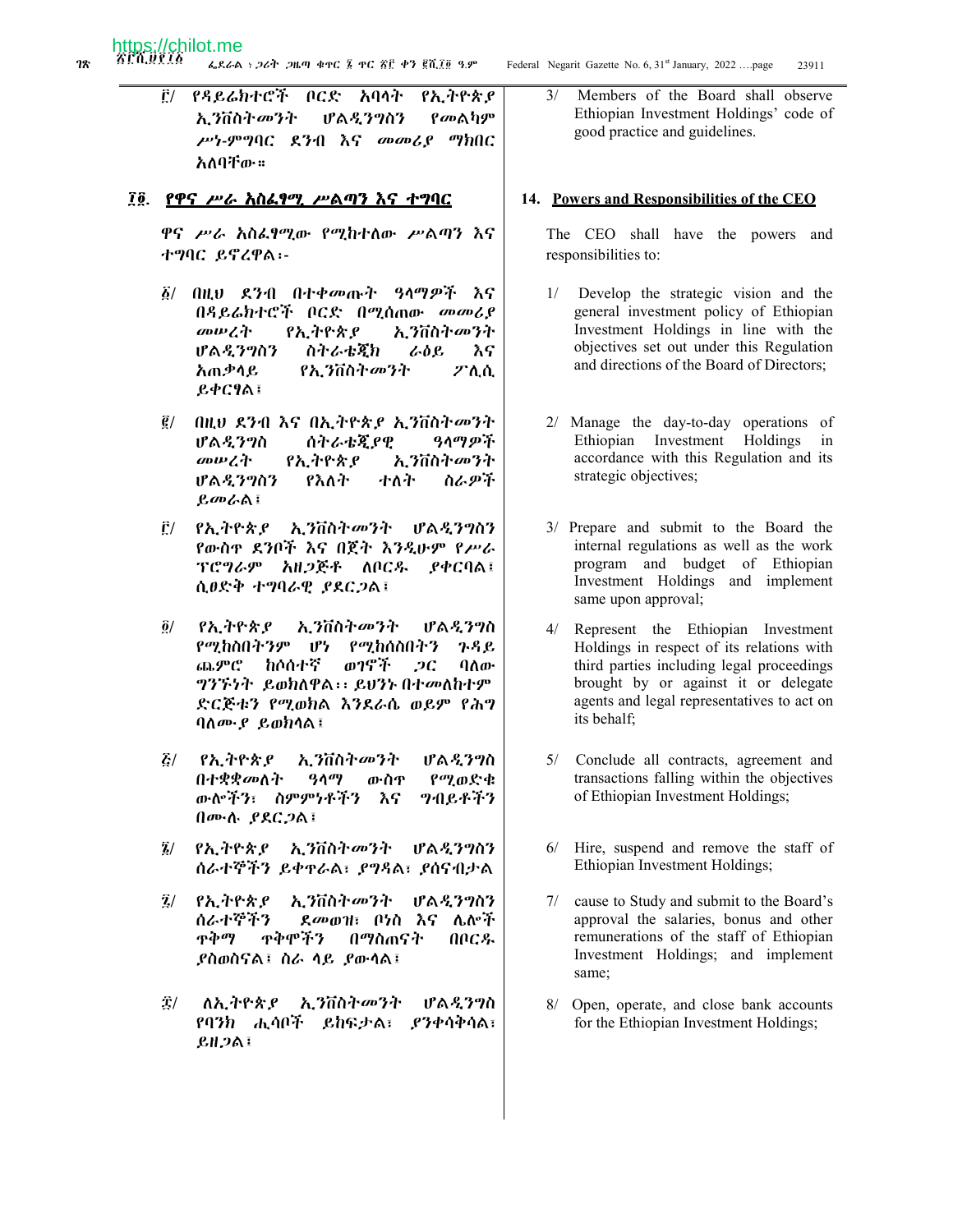- Federal Negarit Gazette No. 6, 31st January, 2022 ....page
- $\ddot{\bm{\theta}}$ / የኢትዮጵያ ኢንቨስትመንት ሆልዲንግስ የሒሳብ ሰነዶች ዓለም አቀፍ ተቀባይነት ባላቸው ደረጃዎች እና በሌላ በማናቸውም የሃገሪቱ ደንቦች እና መመሪያዎች መሠረት መያዛቸውን ያረጋግጣል፤
- ፲/ የሥራ አራፃፀም ሪፖርት ለቦርዱ ያቀርባል፤
- ፲፩/ በመተዳደሪያ ደንብ ላይ የተሰጡትን ሌሎች ኃላፊነቶች ወይም ተግባራትን ያከናውናል።

# ፲፭. <u>ተጠያቂነት</u>

*የኢትዮጵያ ኢን*ቨስት*መንት ሆ*ል*ዲንግ*ስ ካለው ጠቅሳሳ ንብረት በሳይ በዕዳ ተጠያቂ አይሆንም።

#### ፲፮. ከማብር ነፃ ስለመሆን

- አ.ንቨስትመንት  $\tilde{\mathbf{Q}}$ / የኢትዮጵያ ሆልዲንግስ በባለቤትንት ከያዛቸው ድርጅቶች የሚያገኘው ከማናቸውም የትርፍ ድርሻ *ግላ*በር፣ ቀረዋና ተመሳሳይ የክፍ*ያ ግ*ዴታ ነፃ ነው።
- $\vec{g}/$  $\mathcal{L} \mathcal{U}$ የማብር 79 መብት የኢትዮጵያ ኢንቨስት*መን*ት ሆልዲንግስ ሳቋቋማቸው ፌንዶች ንዑስ እና <u>የኢትዮጵያ</u> ኢንቨስትመንት ሆልዲንግስ ባለአክሲዮን ለሆነባቸው ኩባንያዎች ተራፃሚ አይሆንም።
- ፫/ ይህ ተፌጻሚ የሚደረገው በሌላ ሕግ የተደነገጉ ማንኛውም ከማብር  $78$ የሚያደርጉ ድንጋጌዎች እንደተጠበቁ ሆኖ ነው።

#### ፲፯. የሂሳብ ዓመት

- $\delta/$ የኢትዮጵያ ኢንቨስትመንት ሆልዲንግስ የሂሳብ ዓመት የኢትዮጵ*ያ መንግ*ስት የበጀት *ዓመት* ሲሆን ከሐምሌ ፩ ቀን ጀምሮ እስከ ሚቀዋለው ዓመት ሰኔ ፴ ቀን የሚቆጠር ይሆናል።
- $\vec{e}$  / በተለያዩ ምክንያቶች የኢትዮጵያ ኢንቨስትመንት ሆልዲንግስ ከላይ በንዑስ አንቀ $\theta$  (1) የተገለጸውን የሂሳብ *ዓመት* መከተል የማይችል ከሆነ የዳይሬክተሮች ቦርድን በማስፌቀድ የተለየ የሂሳብ ዓመት ለ*መ*ጠቀም ይችላል።

 $9/$ Ensure proper books of accounts of the Ethiopian Investment Holdings are maintained  $in$ accordance with internationally accepted accounting standards and any other national rules and regulations;

23912

- 10/ Submit performance reports to the Board of Directors;
- 11/ Perform other duties assigned to him/her by the internal regulation of Ethiopian Investment Holdings.

#### 15. Liability

The Ethiopian Investment Holdings shall not be liable beyond its total assets.

#### 16. Tax Emption

- 1/ Dividends of the Ethiopian Investment Holdings from its organizations shall be exempted from all taxes, duties and the like.
- 2/ Such exemptions shall not apply to the sub-funds and companies in which Ethiopian Investment Holdings is a shareholder.
- 3/ This shall take place without prejudice to any exemptions stipulated in other law.

#### 17. Financial Year

- $1/$ The financial year of Ethiopian Investment Holdings shall be the Ethiopian government fiscal year that begins on Hamle 1<sup>st</sup> and ends on Sene  $30^{\text{th}}$  of the Ethiopian calendar.
- 2/ However, if Ethiopian Investment Holdings is unable to use the financial year prescribed under Sub-Article (1) above for various reasons, it may use a different financial year with the permission of the Board of Directors.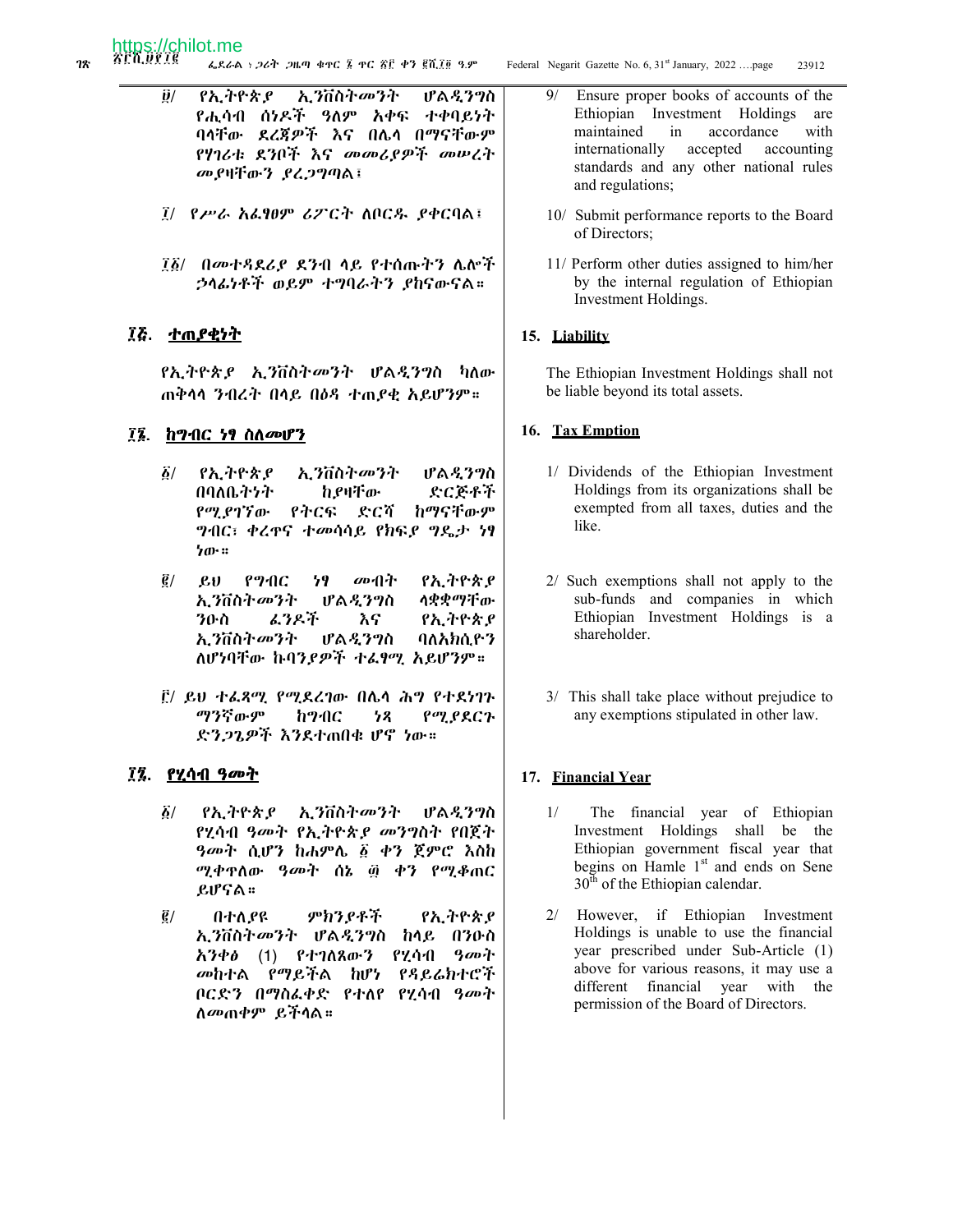#### ÎÎ አዲት

- $\delta/$  $P$ <sub>b</sub>  $R$ <sub>b</sub>  $A$ ዋና አዲተር ወይም እሱ የሚሰይመው የውጭ ኦዲተር በሌሎች ሕጎች የተሰጠው ስልጣንና ኃላፊነት እንደተጠበቀ ሆኖ የኢትዮጵያ ኢንቨስትመንት ሆልዲንግስ ሂሳቦች በውስዋ አዲተር እና በርዱ በሚሾመው ገለልተኛ የውጭ አዲተር ይመረመራሱ፡፡
- ኦዲተሮቹ የሩብ ዓመትና የዓመታዊ የሂሳብ  $\vec{g}/$ መግስጫዎችን ይመረምራስ፡፡፡
- ፫/ *ዓመታዊ የሂሳብ መግ*ለጫዎች፣ የኦዲተር ሪፖርት፣ እና የኢትዮጵያ ኢንቨስትመንት ሆልዲንግስ **НСНС** የዓመቱ **ሪፖርት** እንዲሁም ስሚቀዋስው ዓመት የሚያዘጋጀው *ዕቅድ የዓመቱ የሂሳ*ብ *ዘመን* ባለቀ በሦስት ወር ውስዋ ለቦርድ መቅረብ አለበት፡፡
- ማንኛውም  $\ddot{\mathbf{0}}$ / በኢትዮጵያ ኢንቨስትመንት ሆልዲንግስ ስር ያለ ሀብት ዓለም አቀፍ ተቀባይነት ባላቸው ደረጃዎች のいびむ በኢትዮጵያ አ ንቨስትመንት ሆል*ዲ*ንግስ የሒሳብ መዝገብ ውስዋ  $\omega$   $\omega$   $\gamma$   $\gamma$ አለበት፡፡

#### ፲፱. <u>ቆይታ</u>

*የኢትዮጵያ ኢን*ቨስት*መን*ት ሆል*ዲንግ*ስ ሳልተወሰነ የቆይታ ዘመን የተቋቋመ ድርጅት ነው፡፡

#### <u>ኛ. ተፌጻሚነት የማይኖራቸው ሕጎች</u>

**よりハナツ** የአስፌጻሚ ሥልጣንና ホツハC ለመወሰን በወጣው አዋጅ ቁዋር ፩ሺ፪፻፷፫/፪ሺ፲፬ ፶፬ የተደነገገው እንደተጠበቀ ሆኖ፤ አንቀጽ የመንግስት የልማት ድርጅቶች ይዞታና ተቆጣጣሪ ኤጄንሲን ስልጣንና ኃላፊነት ለመወሰን የወጣ ደንብ ቁዋር ፬፻፵፭/፪ሺ፲፩ እና ሌላ ይህን ደንብ የሚቃረን ማንኛውም ሕግ፣ ደንብ፤ *መመሪ* ያ ወይም አሥራር በዚህ ደንብ በተሸፌኑ ጉዳዮች ላይ ተፌጻሚነት አይኖረውም።

#### 18. Audit

- 1/ Without prejudice to the powers and duties of the Federal Auditor General or its designee Auditor under other laws, the accounts of Ethiopian Investment Holdings shall be audited by both internal and external independent Auditor to be assigned by the Board.
- 2/ The Auditors shall audit the annual and quarterly financial statements.
- 3/ The annual financial statements, the Auditor's report and the detailed annual report about the activity of Ethiopian Investment Holdings and its plan for the next year shall be submitted to the Board of Directors, within three months from the end of each financial year.
- 4/ Any asset under the Ethiopian Investment Holdings shall be recorded in its ledger accordance with internationally  $in$ accepted accounting standards.

#### 19. Duration

The Ethiopian Investment Holdings is established for an indefinite duration.

#### 20. Inapplicable Laws

Without prejudice to Article 54 of the Definition of Powers and Duties of the Executive Organs Proclamation No. 1263/2021, the Definition of Powers and Duties of the Public Enterprises Holding and Administration Agency Regulation No. 445/2019 and any other law, regulation, directive or practice shall, in so far as it is inconsistent with this Regulation, have no force or effect in respect of matters provided for by this Regulation.